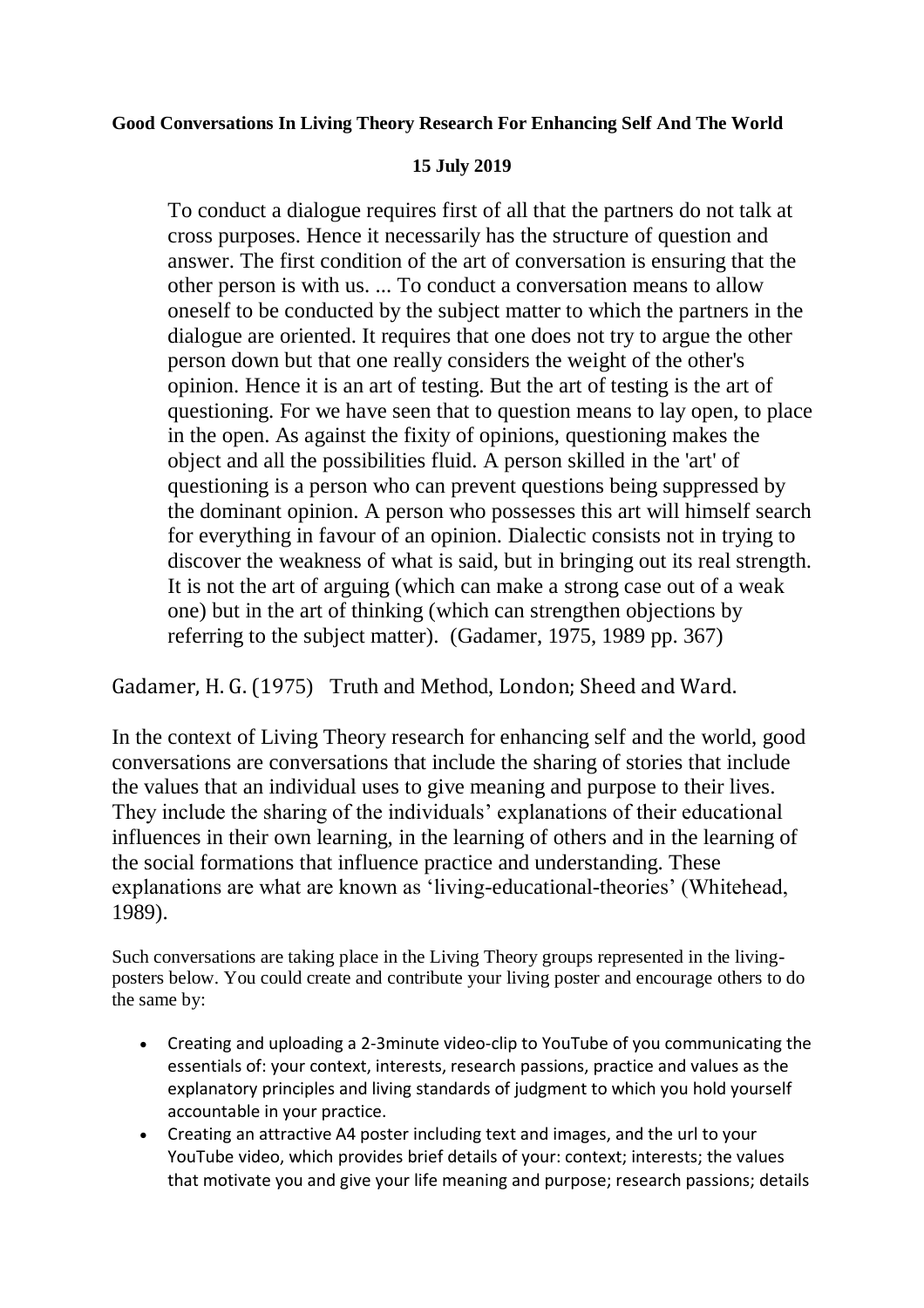of a few of your key publications; the url to your website if you have one and your contact details.

- Sending us two files of your living poster i) as a PDF and ii) in whatever programme you have used to create it e.g. WORD, Pages, PowerPoint. Please use 'insert' (not copy and paste) and use low resolution images otherwise your file becomes huge!
- Give us 1-4 keywords that summarise the essence of what you are about and send, together with your living-poster, to [jack@livingtheory.org](mailto:jack@livingtheory.org). [\(https://www.actionresearch.net/writings/jack/livingposterletterA.pdf\)](https://www.actionresearch.net/writings/jack/livingposterletterA.pdf)

You can access the following conversational spaces in Living Theory research for enhancing self and the world with:

- 1) The Living Theory Poster Homepage
- 2) Conversation Café
- 3) Educational Journal of Living Theories
- 4) SKYPE Living Theory research support group
- **5) Living values improving practice co-operatively**

See <http://www.spanglefish.com/Livingvaluesimprovingpracticecooperatively/>

## **6) The Living Theory Facebook group**

See<https://www.facebook.com/groups/425250191585772/about/>

## **7) The Living Theory Wiki**

See [http://ejolts-wiki.mattrink.co.uk/index.php/Main\\_Page](http://ejolts-wiki.mattrink.co.uk/index.php/Main_Page)

## **1) Living Theory Poster Homepage**

<https://www.actionresearch.net/writings/posters/homepage020617.pdf>



Access from http://www.actionresearch.net/ contact jack@actionresearch.net to add your living-poster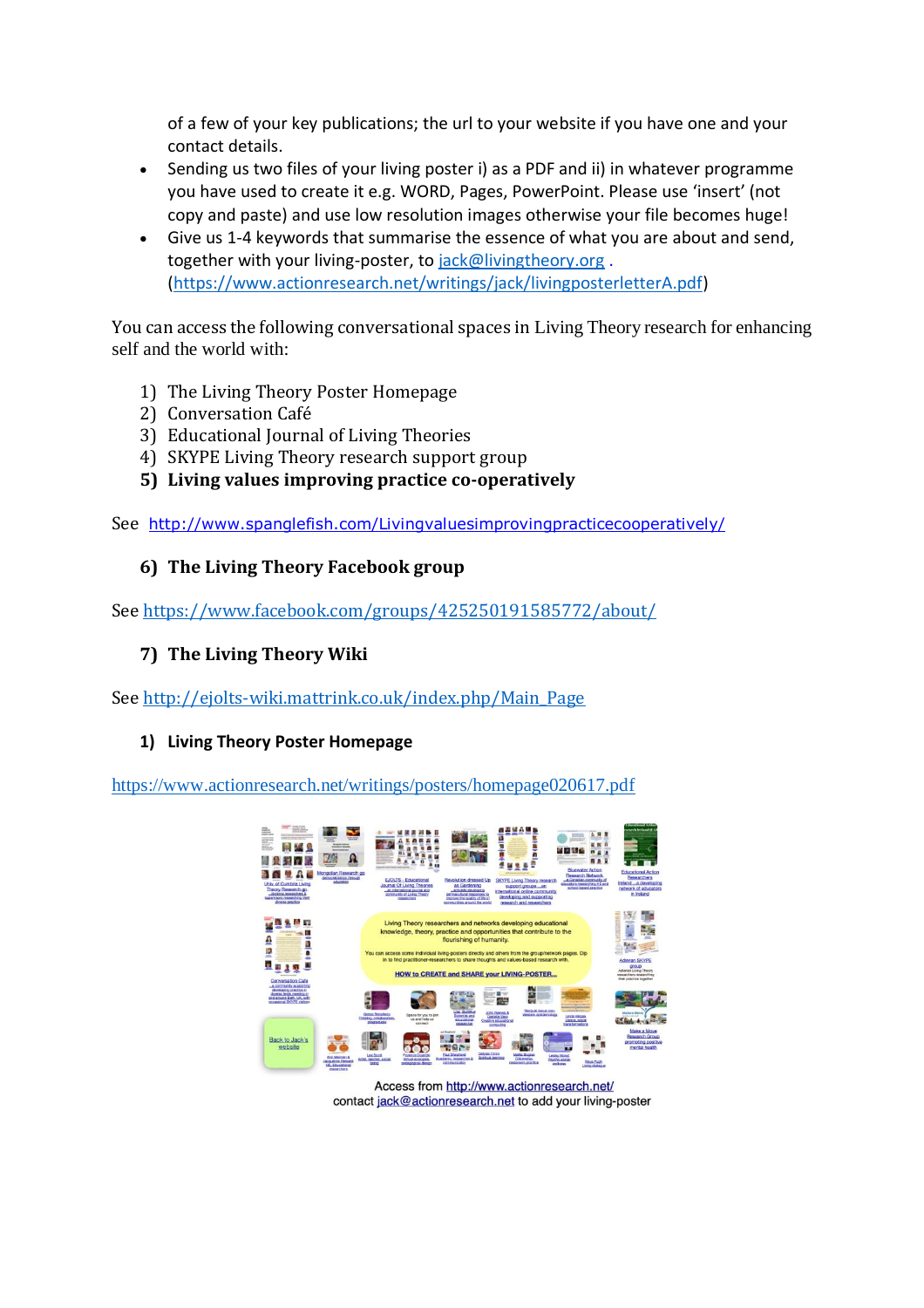#### **2) Conversation Cafe**

#### <https://www.actionresearch.net/writings/posters/concafe250518.pdf>

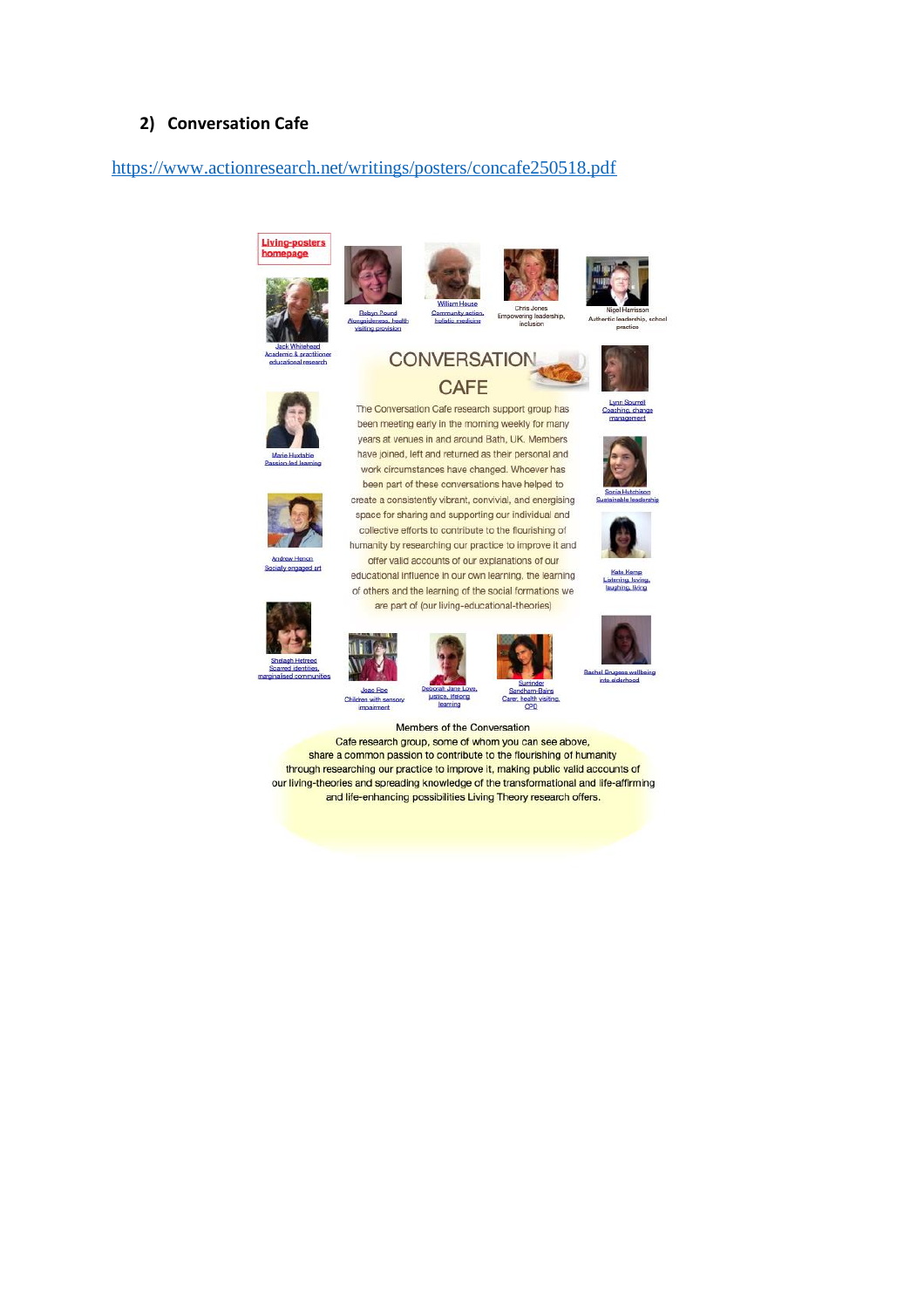#### **3) Educational Journal of Living Theories**

#### <https://www.actionresearch.net/writings/posters/ejolts250518.pdf>

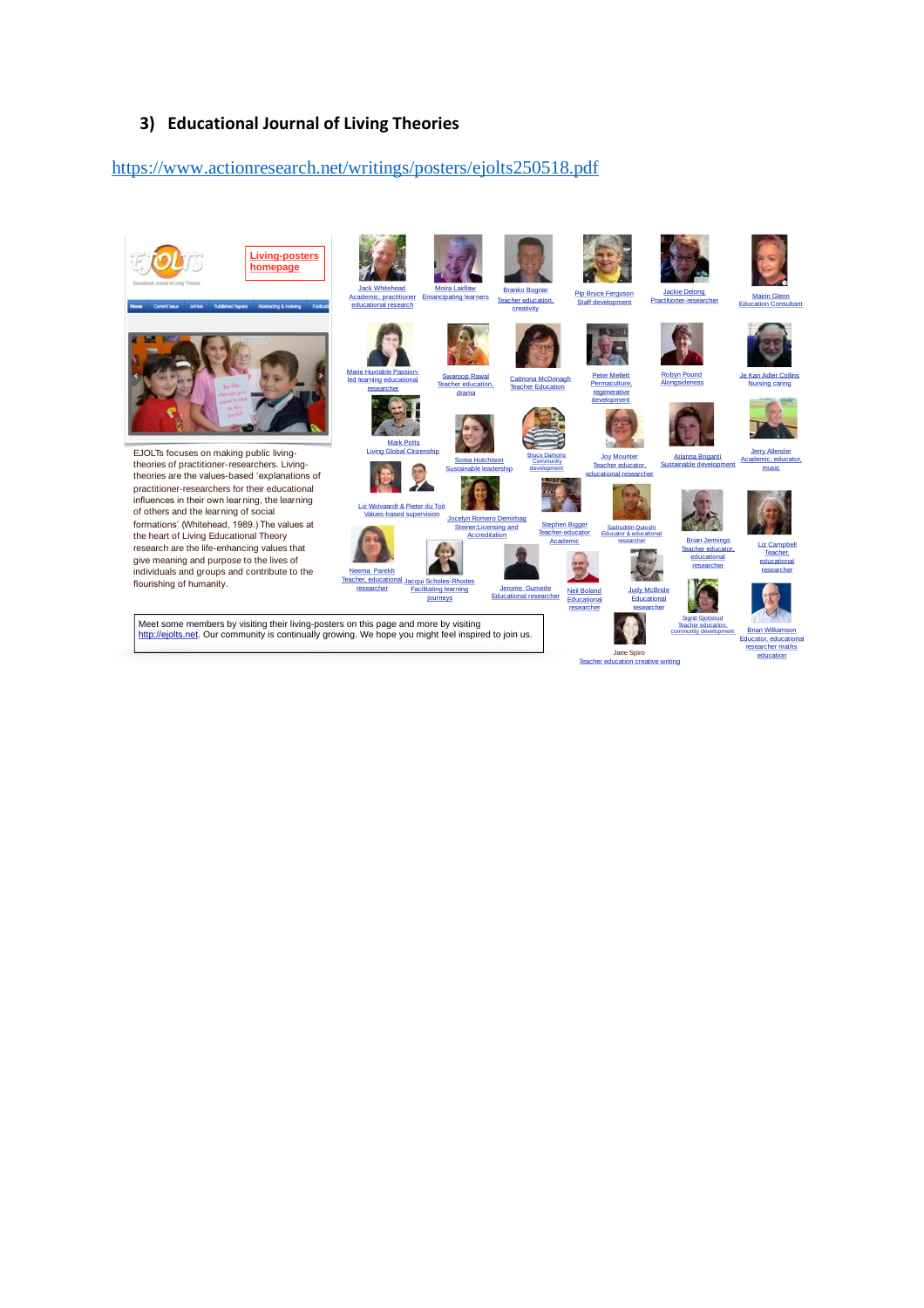#### **4) SKYPE Living Theory Research support group**

Robyn Pound **Alongsideness** 

#### <https://www.actionresearch.net/writings/posters/skypegp250518.pdf>

Jack Whitehead Academic, practitioner **Example:**<br> **Cademic, practitioner**<br> **Educational research** 

Members of the SKYPE Living Theory research support groups, are based in various countries, cultures and fields of practice. As well as Living Theory research we each have a variety of commitments and interests. What we have in common is a commitment to doing what we can to contribute to the flourishing of humanity and spreading the educational influence of Living Theory research as a social movement.

Marie Huxtable Passion-led learning Pip Bruce Ferguson

# **Living-posters homepage**

















**Surrinder** Sandham-Bains Caring, health visiting **CPD** 































#### **SKYPE Living Theory research support group**

There are two groups, one for post-doc researchers and the other for pre-doc researchers. We share our research and provide a safe, critical, supportive context to help each other researching educational practice to improve it and create valid accounts of living-educationaltheories. The Skype meetings are weekly and last between 30 and 60 minutes.

**For more information** contact jack@actionresearch.net and visit http://www.actionresearch.net







Swaroop Rawal Teacher education, drama



Sadruddin Qutoshi Educator & educational researcher



Moira Laidlaw Emancipating learners







**Educational** researcher

# Geitza Rebolledo